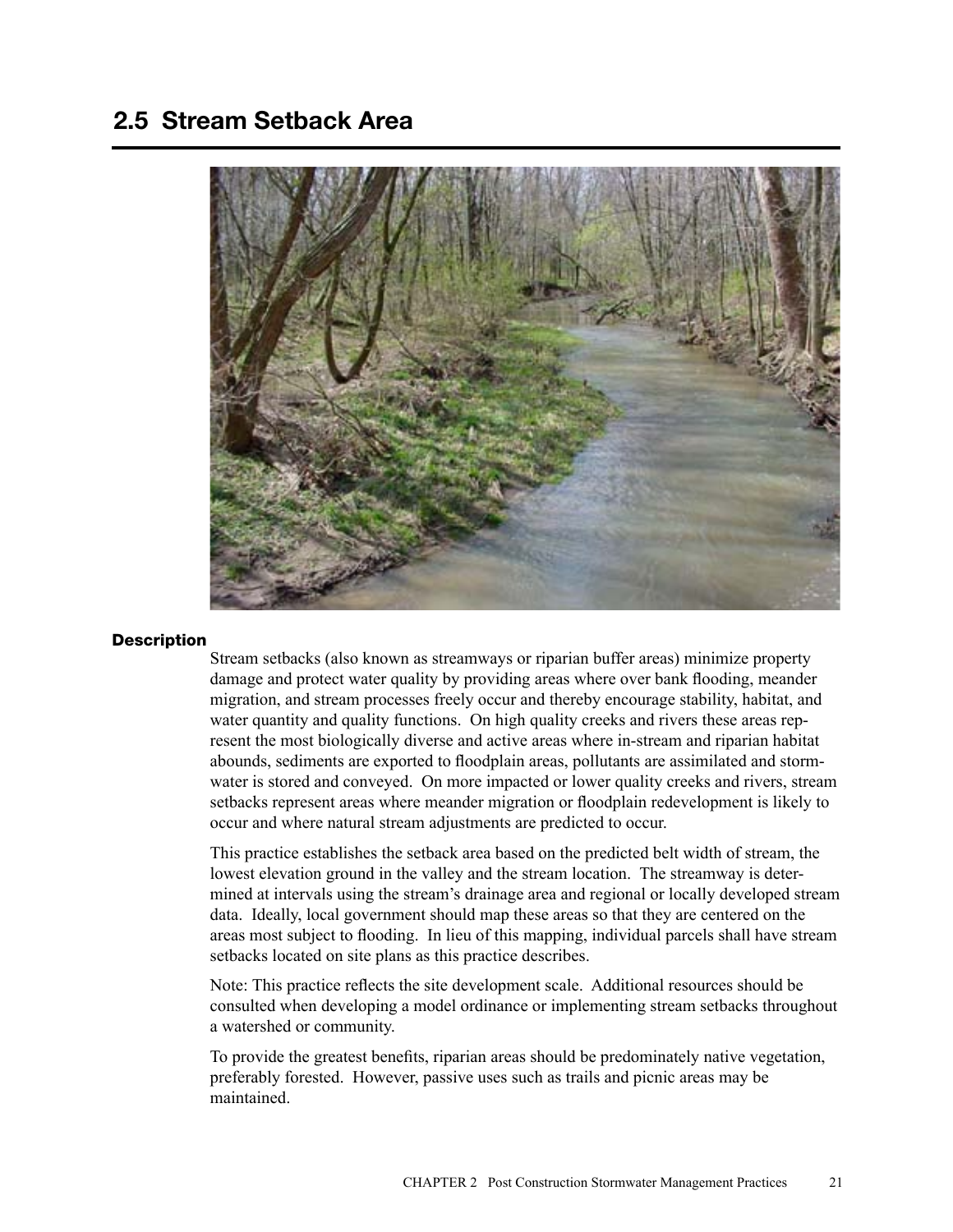Stream setbacks are strongly linked to the protection of public health or safety of watershed residents by setting aside areas that:

- Reduce flood hazards resulting from high flows and high velocities;
- Recharge groundwater;
- Reduce pollution in stream flows and surface water by filtering, settling and chemical transformation in floodplain areas and stream side soils;
- Reduce sediment loads from stream bank erosion; and allow recovery of previously degraded or channelized streams;
- Provide adequate room for stream meander patterns or channel migration;
- Provide high quality habitats for wildlife;
- Limit the need for costly measures such as channel armoring that would otherwise be necessary to protect structures and reduce property damage;
- Protect natural aesthetics and the environmental quality of stream corridors and the value of nearby property.

## Conditions Where Practice Applies

Setbacks are appropriate for all sizes of stream channels from ephemeral or intermittent streams up to large rivers. The importance of these areas increases as a watershed is developed. Streams and associated corridors most subject to encroachment or modification (drainage areas less than 10 square miles) are most in need of established protection. These size channels are small enough that they can be more easily modified and are less likely to have adequately mapped or protected floodplain areas.

The width of the setback area is based on empirical stream data and the predicted belt width of the stream, but setback areas on sites with existing development must be implemented to minimize potential conflicts between current landuses and the stream setback. For example, setback shall be implemented to ensure that development gets no closer to the stream, thus effectively setting the setback for that parcel at the line of the existing foundation/structure. Still the recommended setback area provides the zone where channel movement is predicted and stream processes are most beneficial and should be sustained as much as possible.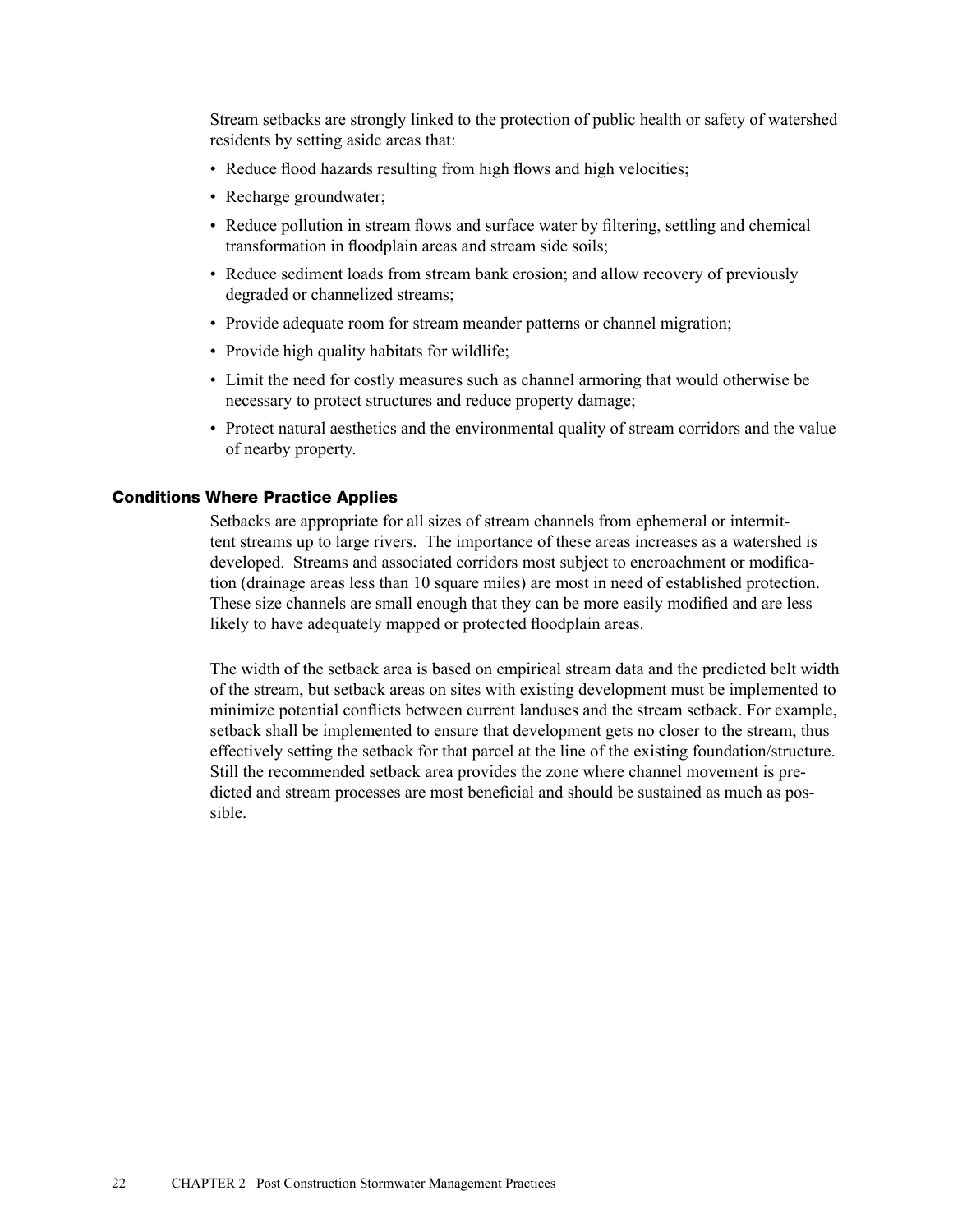## Planning Considerations

# *The Stream Setback is Based Primarily on Stream Processes*

The stream setback is based on the most critical land area needed to sustain natural stream processes. These processes are responsible for the common meandering pattern that streams exhibit and for channel and floodplain forms that are dynamically stable and beneficial to water quality and overall stream integrity. With this in mind, it should be noted that many Ohio streams are not in the condition of "best potential". Many have been altered directly by straightening or channelization or degraded in response to landuse changes within the watershed. Thus the existing meander pattern (the stream's plan form) is often narrower than it was historically and erosion and deposition may be working to re-establish a wider pattern along with a more dynamically stable channel form. A stream setback establishes the area in which these processes can continue to occur.

While this area provides many benefits it may need to be expanded to accomplish additional objectives. For instance, some communities may require more extensive preservation of floodplain or upland wildlife areas.

## *Existing Local Requirements*

Some counties, townships and municipalities across Ohio have already adopted riparian setbacks. In the event that these setbacks differ from those described here, the larger of these is suggested. Please note when comparing distances that this practice predicts the full meander belt width that contains the stream, while other local stream protection setbacks may utilize a setback distance from each bank of the stream. To compare this practice to a setback distance from each bank, the latter should be doubled and added to the width of the stream for proper comparison (see Figure 2.5.1).



Figure 2.5.1 Comparing a traditional stream setback to the streamway-based setback.

## *Encourage Rehabilitation of Streams in the Stream Setback –*

Because so many Ohio streams have been channelized or have degraded it is advantageous to promote channel and floodplain rehabilitation activities that provide channels with greater access to an active floodplain. This will insure more natural stability and higher function. General grading that occurs during development may provide an opportunity to rehabilitate an entrenched stream and therefore provide a higher quality stream corridor. Applicable practices may be floodplain rehabilitation, primarily lowering of high banks. This setback practice does not limit rehabilitation activities.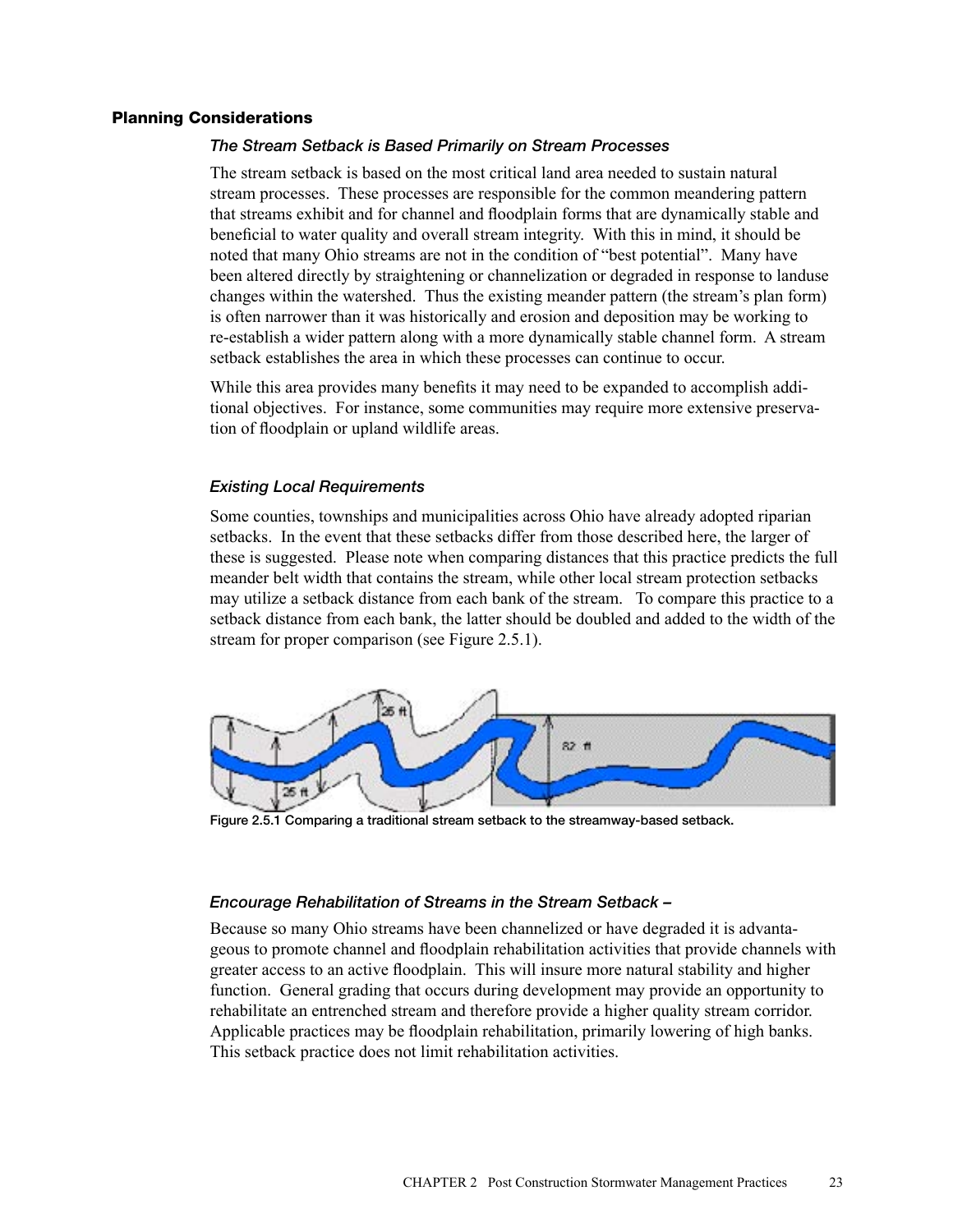#### *Adjustments to the Setback Width*

In some circumstances, site conditions justify altering the width of the setback area. These may be situations of narrow, confined valleys smaller than the setback width, floodplains that extend beyond the area, wetlands contiguous to the area, or adjacent hillsides prone to slippage or being undercut as a result of stream flows. This is best accomplished with GIS or other more regional tools that can be used to incorporate adjustments to the setback area width.

For large rivers with extensive setback areas, further refinement of acceptable land uses within the area may be necessary. After maintaining a forested riparian area immediately adjacent to the river, other uses such as open fields or recreation areas are appropriate provided that the floodplain characteristics are not impaired.

## Design Criteria

#### *Calculating the Setback Area Width*

The setback area width is a total width, which crosses the channel and is calculated according to the drainage area (square miles).

#### *Size:*

The setback area shall combination of two overlapping areas, one Streamway based and the other based on a minimum distance from the channel bank, equivalent to 1 channel width as illustrated in Figure 2.5.2.

The Streamway size appropriate to accommodate the meander belt is:

Streamway width = 147 (Drainage Area in square miles) $0.38$ 

*(Approximately 10 channel widths)*

In addition, at no point shall the distance between the setback boundary and the channel be less than:

Minimum distance from channel = 14.7 (Drainage Area in square miles)<sup>0.38</sup>

*(Approximately 1 channel width)*



Figure 2.5.2 Setback areas combine the streamway and a minimum distance from the channel.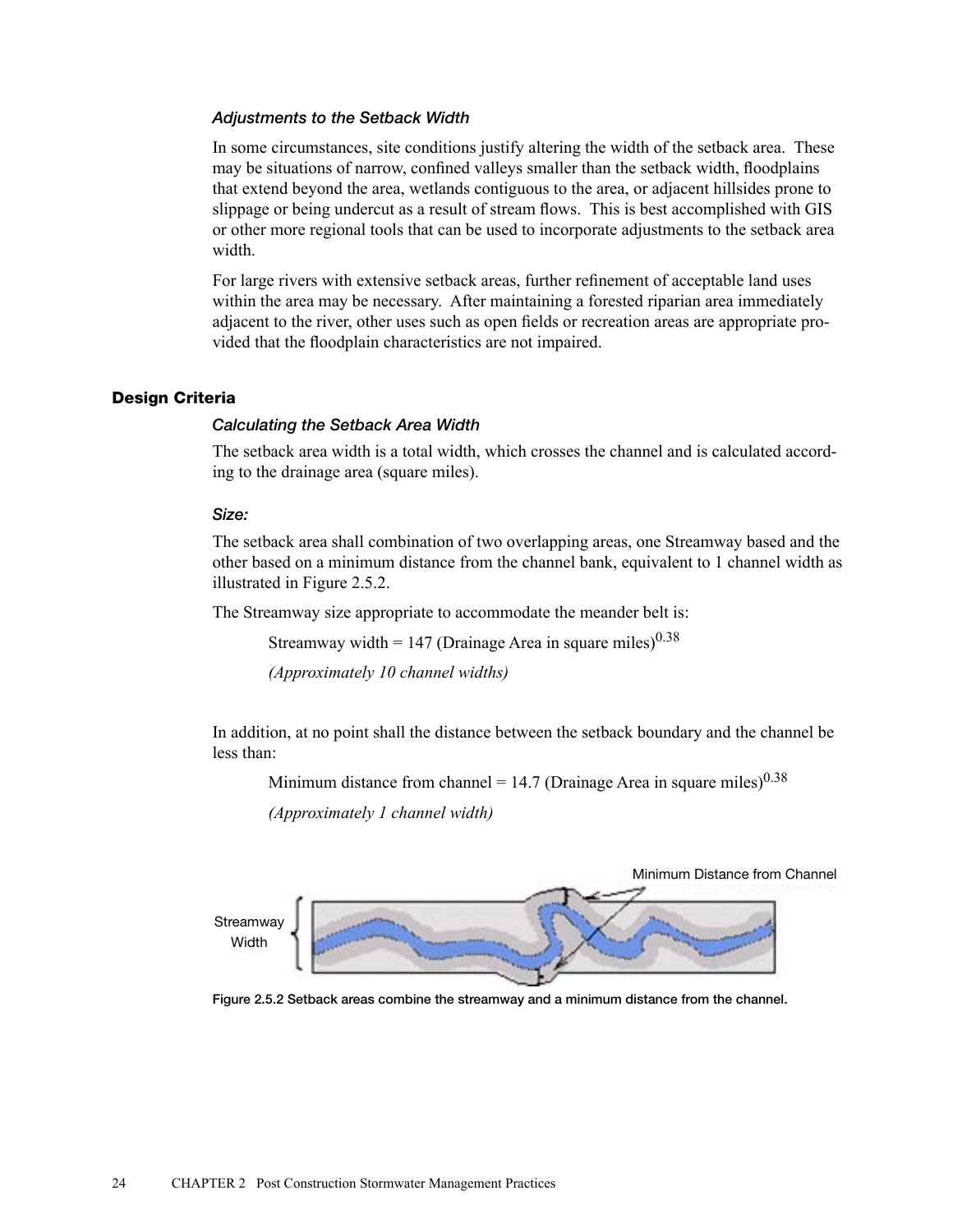## *Location*

A Streamway is more a feature of a valley than individual bends or the present location of a channel , thus the setback area may not always be exactly centered over the stream, especially as streams meander.. It is more aptly visualized as a flood path or roughly the flood way. Thus, setback areas should be fit to the valleys. They shall be positioned so that corresponding left and right boundary elevations match and the setback area incorporates the lowest elevations in the valley.



Figure 2.5.3 Center setback areas over the floodway with matching elevations at either boundary.

## *Avoid concentrating flow into the setback area*

Maintaining diffuse sheet flow into the setback area maximizes the treatment processes that occur in riparian and floodplain areas. Convert concentrated flows from storm drains and swales (with limited drainage areas) to uniform shallow sheet flow as it enters the stream setback area. Grading and constructing level spreaders can help accomplish this. Ditches and streams with access to an active floodplain will better utilize these areas than deep entrenched channels.

## *Insure long-term protection of the area*

Zoning, conservation easements and public ownership are options to consider long-term protection of the area. Local government may utilize zoning to set appropriate landuses for the stream setback area. In addition, many local governments will accept ownership of such properties if deeded in fee simple to the community. In this case, a credit may be applicable toward local open space or parkland set aside requirements.

Conservation easements offer one of the best ways to protect riparian areas. These maintain private ownership, while maintaining the limitations on the uses and actions that can be taken in the setback area. Easements can be held by a legally qualified conservation organization (such as a land trust) or a government agency. Easements should be regularly monitored and violations of easement agreements addressed in order to insure long-term protection.

# *Clearly identify the setback area boundaries on the plat map, construction plans and the site*

Install temporary fencing and best management practices appropriately to prevent encroachment during construction.

Following construction erect a fence or visual barrier identifying the area or portions of the area, which are to be no-mow zones or permanently forested areas. Sections of split rail or similar unobtrusive fencing provide a visual marker that will allow the area to remain distinct of other landuses.